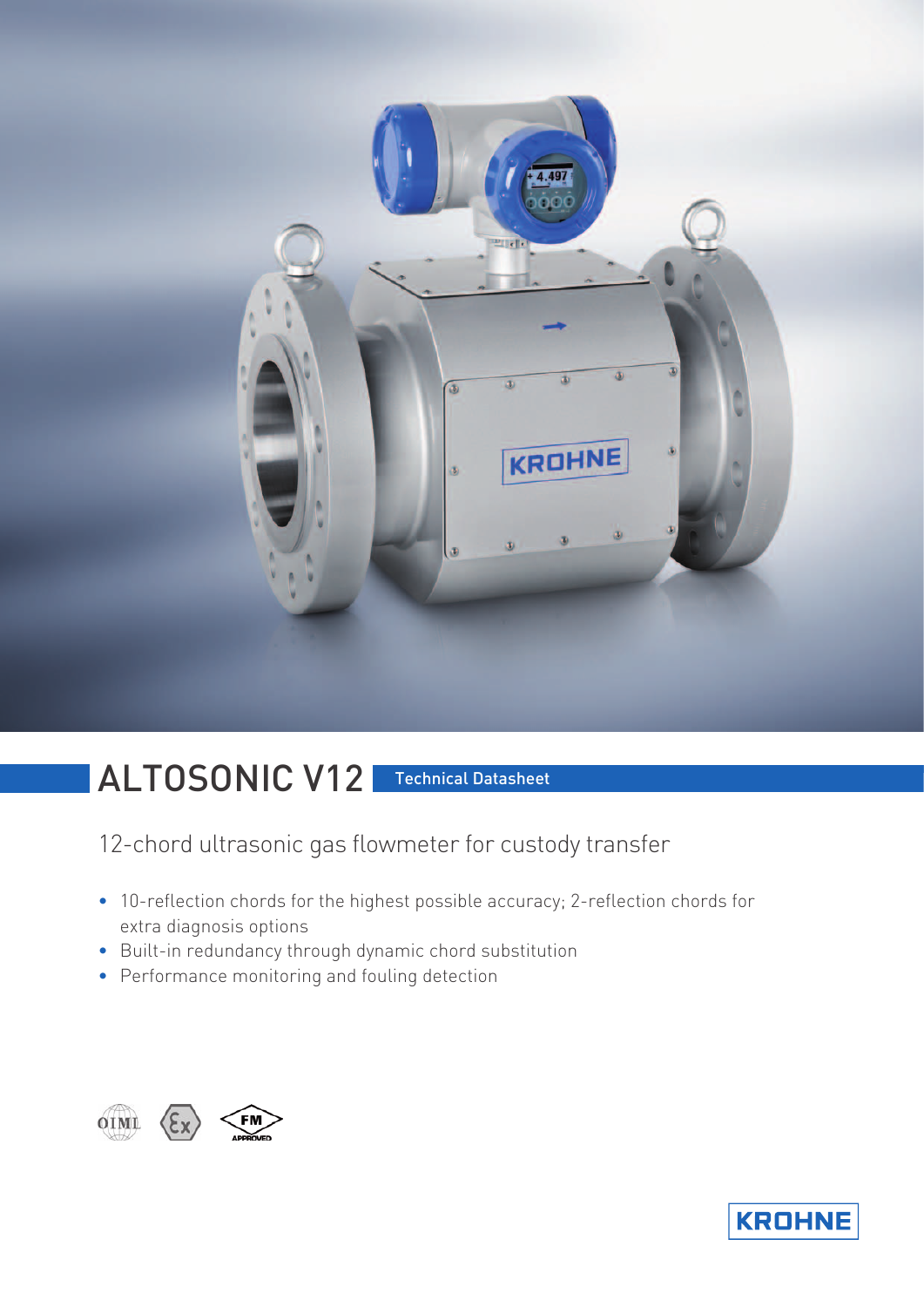### Ultrasonic gas flowmeter for custody transfer

As times change, so do the requirements for ultrasonic meters. Today it is assumed that an ultrasonic device measures accurately and precisely, but what about long-term reliability? After all, this depends on more than just the ultrasonic meter itself. The transferred effect of the high pressure calibration on the installation conditions in the measuring station and dirt, which may collect on the meter over time, can also have a negative effect.

The unique chord arrangement of the ALTOSONIC V12 enables it to generate diagnostic data for places where traditional ultrasonic meters gathered too little information or none at all: firstly at the pipe wall itself, scanning with reflection. Secondly, in close proximity to the pipe wall, using the geometrical arrangement of the outer chords. Thirdly, at the bottom of the pipe. This data is gathered using a separate diagnostic chord.

This extremely extensive diagnostic data allows the ALTOSONIC V12 to carry out self-monitoring, which sets the standard for other devices in terms of performance monitoring.



#### **Highlights**

- 12-chord design
- High reliability with built-in redundancy
- Swirl compensation in each measuring plane
- Transducer replacement under pressure
- Bi-directional flow measurement
- Fully encapsulated cabling
- Field display for main functions

#### Industries

- Oil & Gas
- Petrochemical

#### Applications

- Offshore FPSO and platforms
- Onshore exploration
- Transmission
- Underground gas storage (UGS)
- Distribution
- Large gas intakes, for example for power stations, petrochemical industry, aluminum smelters, etc.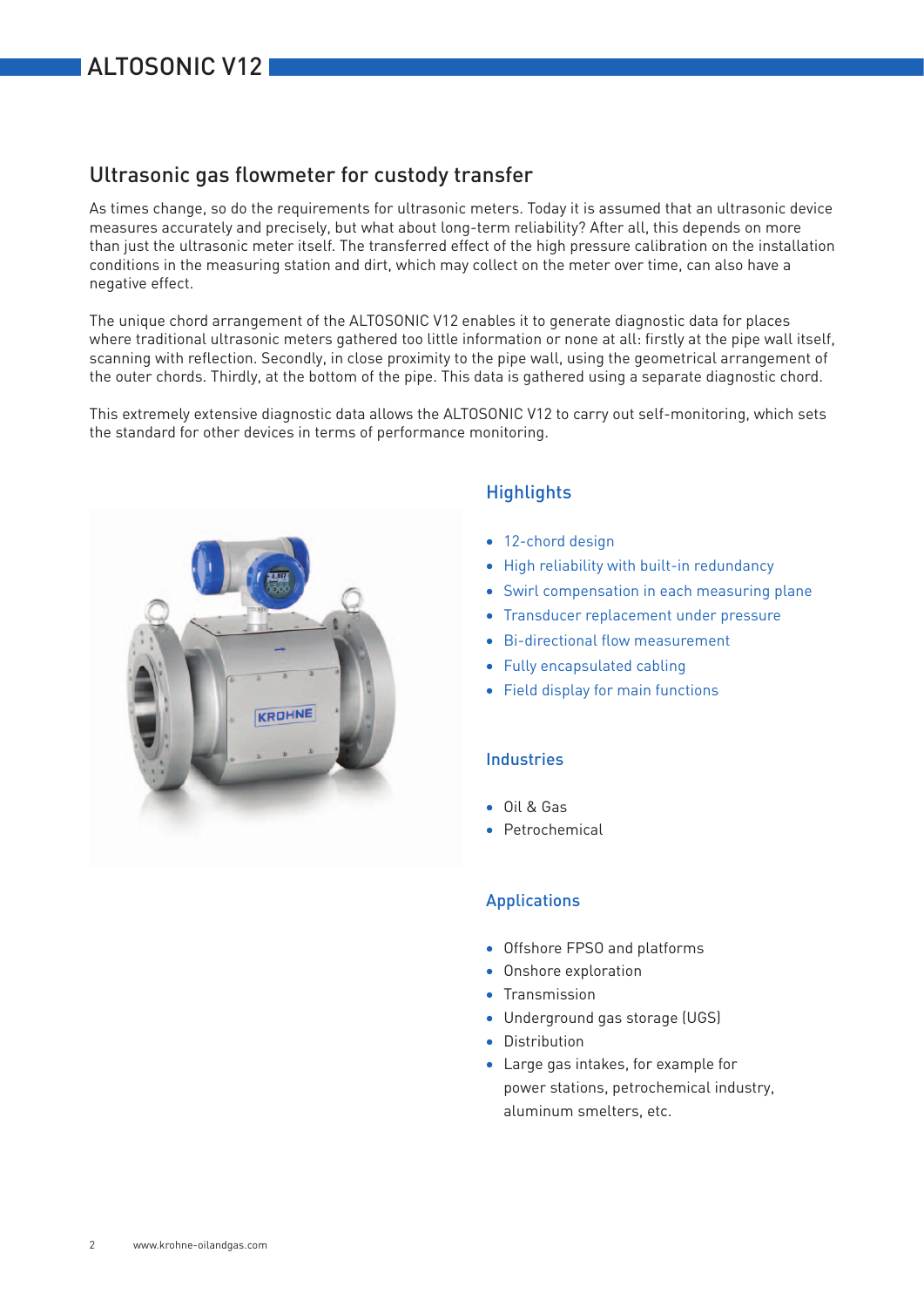#### Inlet / outlet run requirements



and no flow conditioner, please consult KROHNE if this option is required.

Where traditional ultrasonic flow meters typically require 10D straight inlet piping with a flow conditioner or 20D without a flow conditioner, ALTOSONIC V12 only requires 5D with flow conditioner or 10D without flow conditioner. This not only minimizes the weight and footprint of the installation, but also saves on installation- and shipping costs, both during new installation as well as during re-calibration.

This much shorter installation length permits planning of more compact new metering runs and slot-in replacement of conventional meters such as turbines during revamps.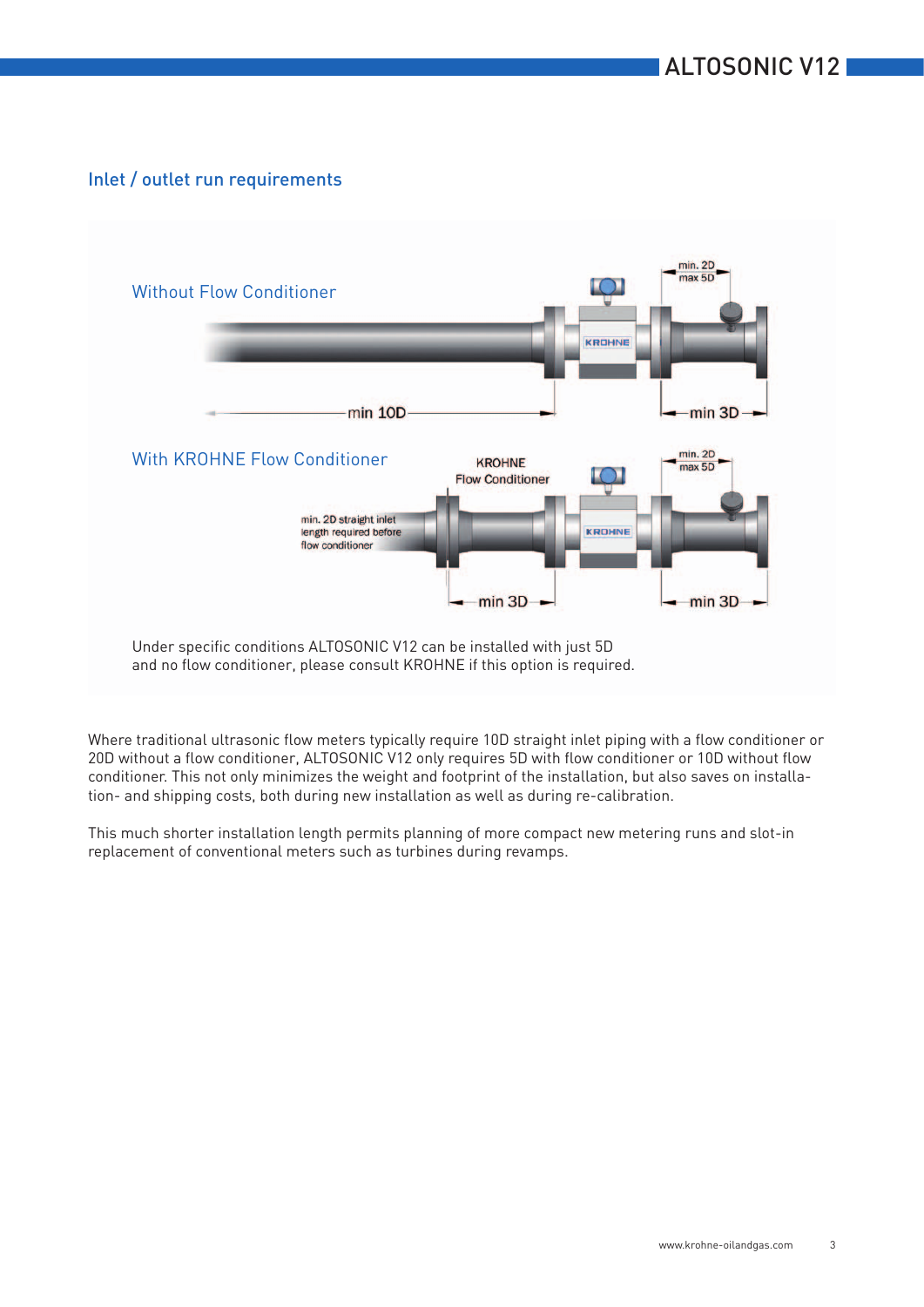#### Functions

| Device                    | Ultrasonic gas flowmeter                                                                                                                                                |  |  |  |  |
|---------------------------|-------------------------------------------------------------------------------------------------------------------------------------------------------------------------|--|--|--|--|
| Description               | ALTOSONIC V12 consists of a meter body with ultrasonic transducers<br>and a converter box for signal processing and counter display mounted<br>on top of the meter body |  |  |  |  |
| Measurement functionality | Actual volume flow rate and totalized volume; bi-directional                                                                                                            |  |  |  |  |
| Applications              | Natural gas with a minimum of 75% methane, other applications on<br>request                                                                                             |  |  |  |  |

#### Nominal diameter

| [mm]     | 100,150,200,250,300,350,400,450,500,600,750,00,1000,1200,1400,1600,<br>others on request                                              |
|----------|---------------------------------------------------------------------------------------------------------------------------------------|
| [inches] | 4", 6", 8", 10", 12", 14", 16", 18", 20", 24", 30", 36", 40",42", 48", 56",<br>$\,$ 64", others on request Other diameters on request |

#### Measurement accuracy

| Accuracy<br>(relative to calibration facility) | $\leq$ ±0.5% of measured value, uncalibrated<br>$\leq \pm 0.2\%$ of measured value, high-pressure flow calibrated<br>$\leq \pm 0.1\%$ of measured value, high pressure flow calibrated and |
|------------------------------------------------|--------------------------------------------------------------------------------------------------------------------------------------------------------------------------------------------|
|                                                | linearized                                                                                                                                                                                 |
| Repeatability                                  | $\leq \pm 0.1\%$                                                                                                                                                                           |

#### Operating conditions

| Flow range          | See flow table (last page)                                                                 |  |  |  |
|---------------------|--------------------------------------------------------------------------------------------|--|--|--|
| Pressure            | 4450 bar / 0.445 MPa / 606525 psi                                                          |  |  |  |
| Ambient temperature | $-40+60$ °C / $-40+140$ °F                                                                 |  |  |  |
| Process temperature | $-20+100\degree C$ / $-4+212\degree F$ ( $-40+100\degree C$ / $-40+212\degree F$ optional) |  |  |  |
| Wet gas content     | <b>Contact KROHNE</b>                                                                      |  |  |  |
| CO, content         | <b>Contact KROHNE</b>                                                                      |  |  |  |

#### **Materials**

| Flanges             | Low temperature carbon steel A350 LF2, stainless steel, duplex                                                           |
|---------------------|--------------------------------------------------------------------------------------------------------------------------|
| Measuring tube      | Low temperature carbon steel A350 LF2 ( $\leq$ 12") or A333 GR6 ( $\geq$ 14"),<br>stainless steel, duplex                |
| Electronics housing | Stainless steel A316                                                                                                     |
| Finish              | Outside: 3-layer epoxy coating RAL 9006 (silver)<br>Inside: corrosion preservative oil film<br>other finishes on request |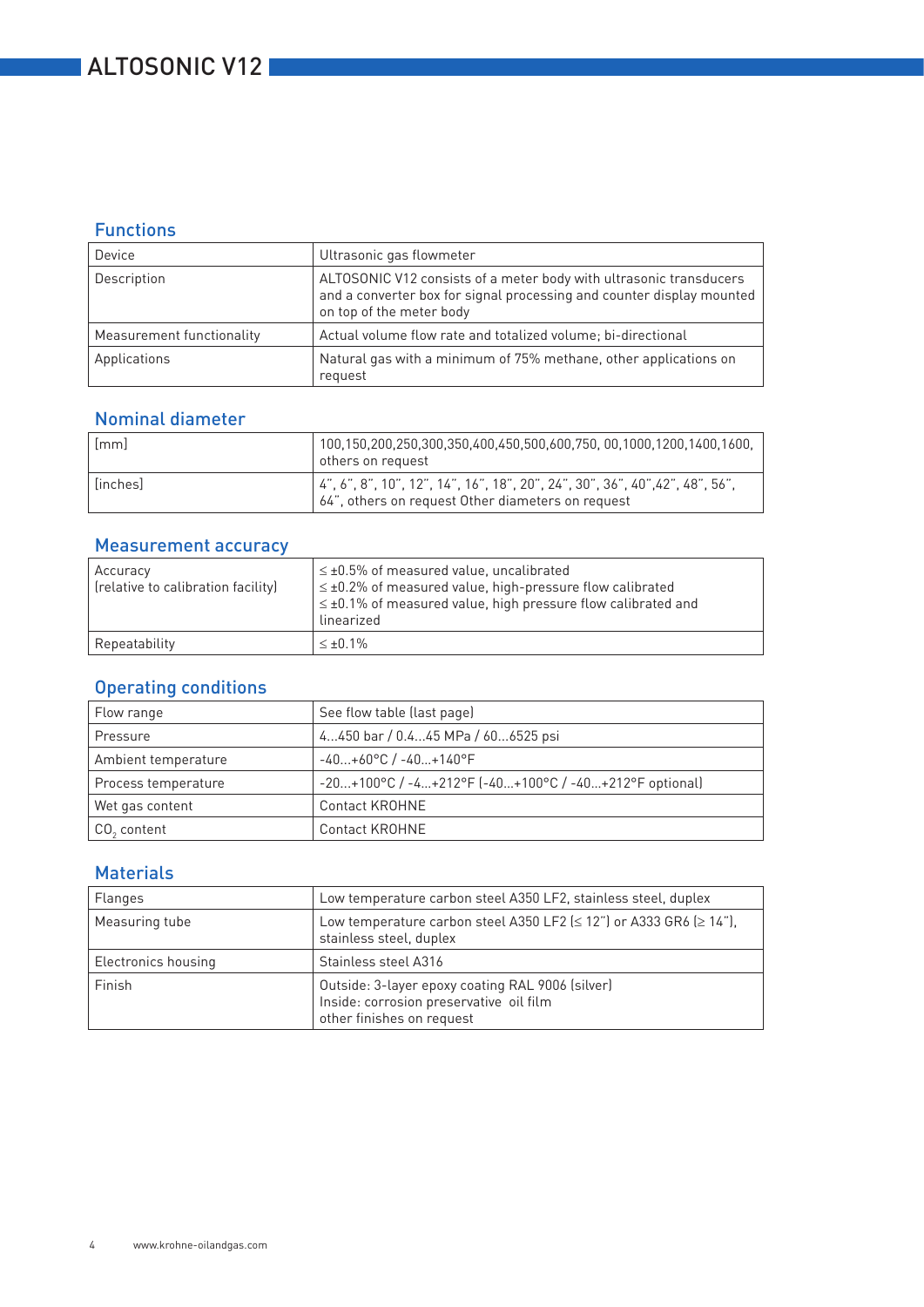#### Electrical connection

| . $110P$<br>$\cdots$ order $\cdots$ | l W<br>΄ 4<br>$27.1001$ $-10.11$ |
|-------------------------------------|----------------------------------|
|                                     |                                  |

### Inputs / Outputs

|                | without integrated diagnostics board | with integrated diagnostics board |
|----------------|--------------------------------------|-----------------------------------|
| Digital output | 4x output                            | 5x output                         |
| Serial         | 2x modbus over RS 485                | 3x modbus over RS 485             |
| Ethernet       |                                      | 2x Ethernet                       |
| Analog Output  |                                      | 1x 4-20 mA                        |
| Input          |                                      | 1x multidrop (dual) HART          |

### Approvals

| Custody transfer | OIML R137 class 0.5 by NMi<br>MID (Measurement Instrument Directive 2004/22/EC) by NMi<br>Fully complaint to AGA 9 and ISO 17089                                                                                                                                                                           |  |  |  |  |
|------------------|------------------------------------------------------------------------------------------------------------------------------------------------------------------------------------------------------------------------------------------------------------------------------------------------------------|--|--|--|--|
| Hazardous Area   | II 2G Ex de ma IIB T5<br>ATEX:<br>IECEx:<br>Ex de ma IIB T5 Gb<br>CSA:<br>Class I, Div 1 and 2, Groups B, C, D T6  T4<br>and Class II, Div 1 and 2, Groups E,F,G<br>Class I, Div 2, Groups C, D T5<br>FM:<br>and Class II, Div 1, Groups E,F,G (Type 4X)<br>Class I, Zone 1, Aex de ma IIB T5, IP66<br>FM: |  |  |  |  |
| Protection       | IP 66 and NEMA 4X<br>NEMA 4x                                                                                                                                                                                                                                                                               |  |  |  |  |

### **Verifications**

| Hydrostatic test (1.5xPdesign / 10min.) | Standard; witnessing optional |
|-----------------------------------------|-------------------------------|
| Factory Acceptance Test (FAT)           | Standard; witnessing optional |
| Leakage test (1.1xPdesign / 30min.)     | Optional; witnessing optional |
| High pressure flow calibration          | Optional; witnessing optional |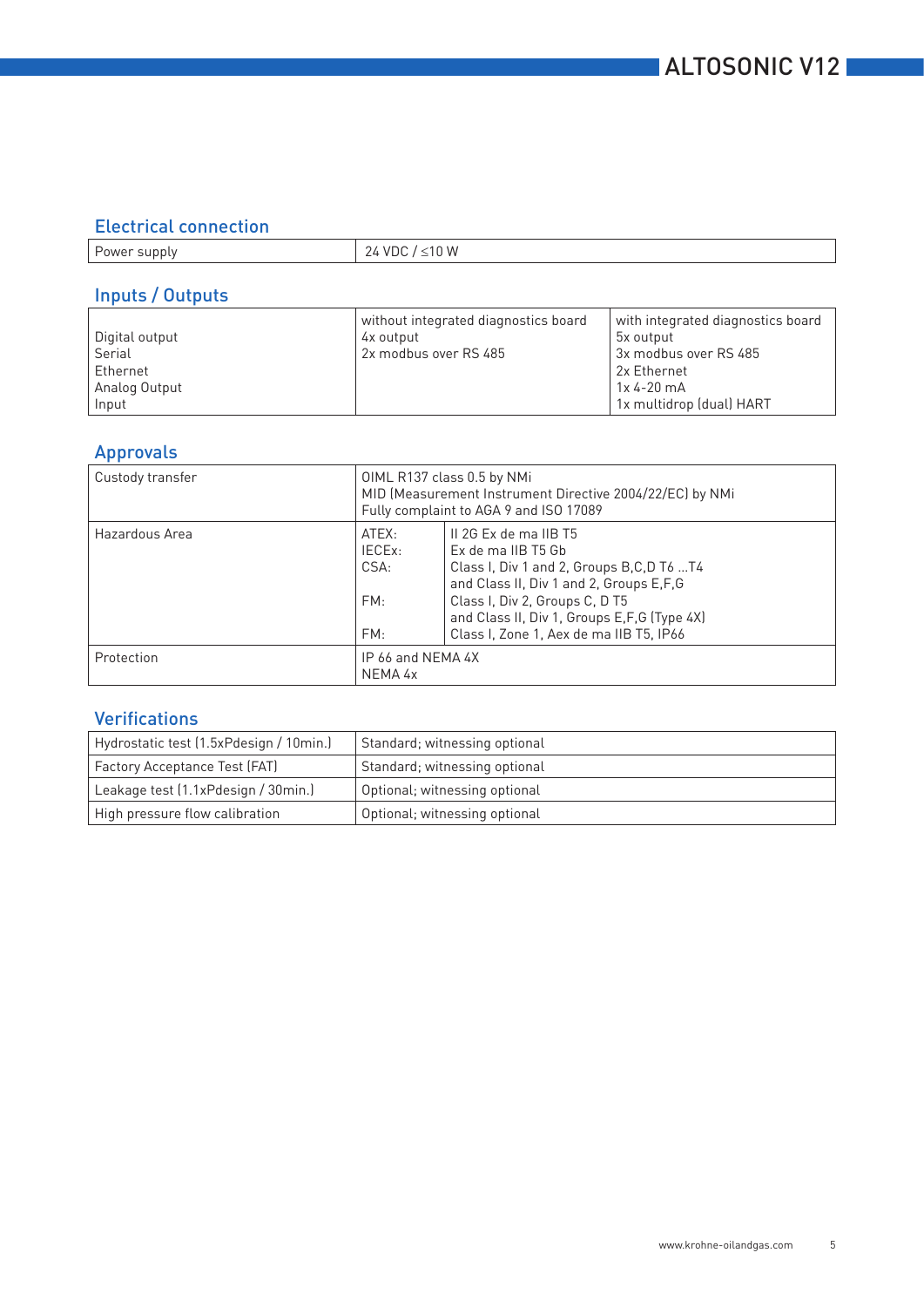## Dimensions and weights (metric)

| [mm] |     | $\emptyset$ c min. | $\emptyset$ c max. | Øi  | H <sub>2</sub> | L    | W   | Weight<br>[kg] |
|------|-----|--------------------|--------------------|-----|----------------|------|-----|----------------|
|      | 100 | 102                | 107                | 96  | 520            | 300  | 330 | 119            |
|      | 150 | 154                | 160                | 144 | 570            | 450  | 380 | 198            |
|      | 200 | 202                | 207                | 191 | 620            | 600  | 430 | 301            |
|      | 250 | 254                | 261                | 239 | 660            | 750  | 470 | 417            |
| 150  | 300 | 303                | 312                | 284 | 740            | 900  | 540 | 706            |
| ASME | 350 | 333                | 340                | 312 | 780            | 1050 | 570 | 267            |
|      | 400 | 381                | 391                | 358 | 840            | 1200 | 620 | 375            |
|      | 450 | 428                | 442                | 405 | 890            | 1350 | 670 | 495            |
|      | 500 | 477                | 489                | 448 | 940            | 1500 | 720 | 666            |
|      | 600 | 574                | 591                | 540 | 1050           | 1800 | 820 | 1080           |





| [mm]  |     | $\emptyset$ c min. | Øc max. | Øi  | H <sub>2</sub> |      | W   | Weight<br>[kg] |
|-------|-----|--------------------|---------|-----|----------------|------|-----|----------------|
|       | 100 | 102                | 107     | 96  | 520            | 300  | 330 | 129            |
|       | 150 | 154                | 160     | 144 | 570            | 450  | 380 | 218            |
|       | 200 | 202                | 207     | 191 | 620            | 600  | 430 | 331            |
|       | 250 | 254                | 261     | 239 | 680            | 750  | 470 | 465            |
| 300   | 300 | 303                | 312     | 284 | 760            | 900  | 540 | 740            |
| ASME: | 350 | 333                | 340     | 312 | 810            | 1050 | 590 | 343            |
|       | 400 | 381                | 391     | 358 | 870            | 1200 | 650 | 465            |
|       | 450 | 428                | 442     | 405 | 920            | 1350 | 720 | 621            |
|       | 500 | 477                | 489     | 448 | 980            | 1500 | 780 | 814            |
|       | 600 | 574                | 591     | 540 | 1100           | 1800 | 920 | 1316           |

| [mm] |     | $\emptyset$ c min. | $\emptyset$ c max. | Øi  | H <sub>2</sub> |      | W   | Weight<br>[kg] |
|------|-----|--------------------|--------------------|-----|----------------|------|-----|----------------|
|      | 100 | 97                 | 105                | 96  | 520            | 400  | 330 | 140            |
|      | 150 | 146                | 158                | 144 | 575            | 450  | 375 | 248            |
|      | 200 | 193                | 205                | 191 | 630            | 600  | 425 | 376            |
|      | 250 | 242                | 258                | 239 | 710            | 750  | 510 | 548            |
| 600  | 300 | 289                | 308                | 284 | 780            | 900  | 560 | 836            |
| ASME | 350 | 317                | 337                | 312 | 815            | 1050 | 610 | 413            |
|      | 400 | 363                | 388                | 358 | 880            | 1200 | 690 | 590            |
|      | 450 | 409                | 435                | 405 | 930            | 1350 | 740 | 765            |
|      | 500 | 455                | 483                | 448 | 1000           | 1500 | 820 | 1003           |
|      | 600 | 547                | 581                | 540 | 1100           | 1800 | 940 | 1558           |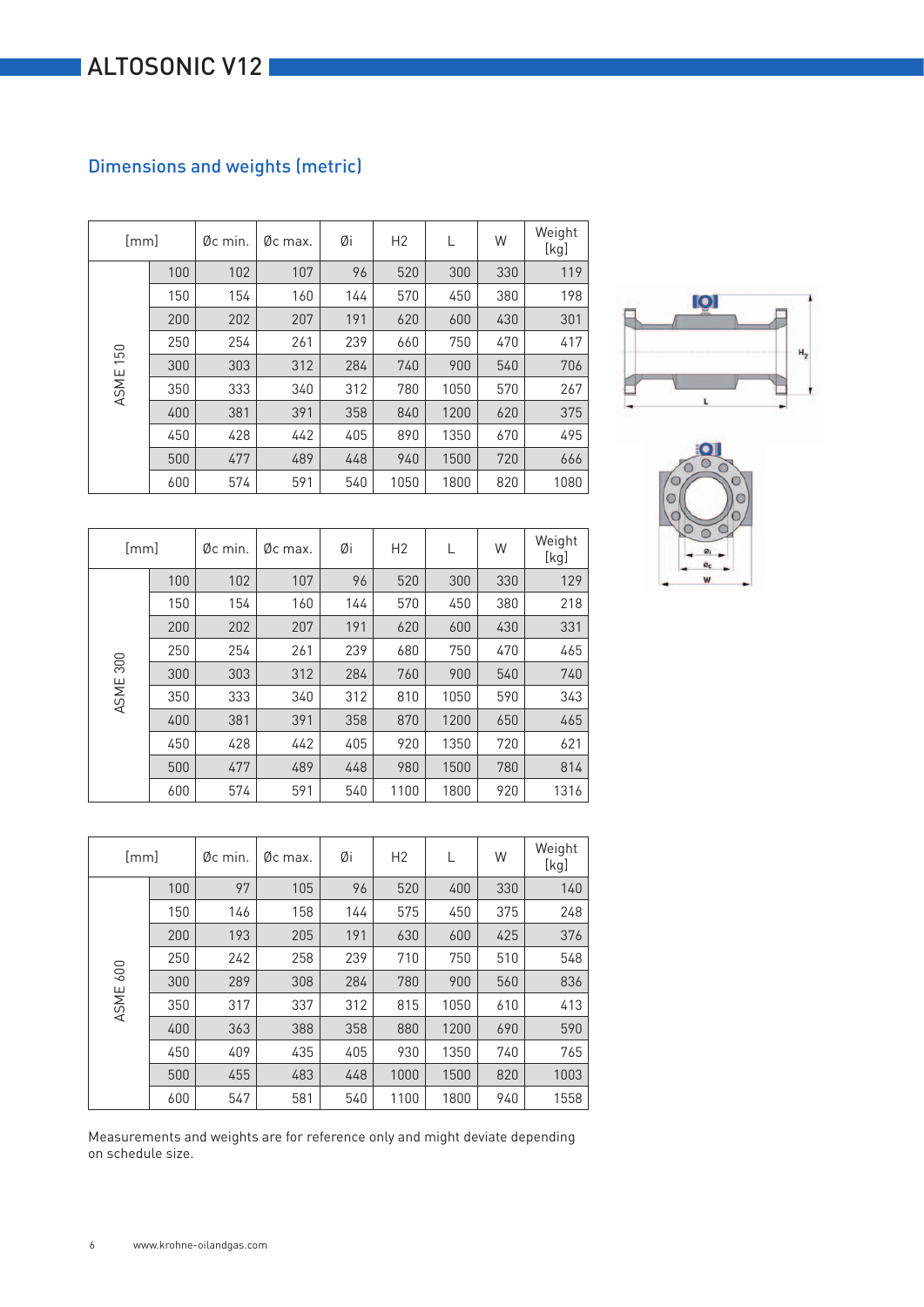|  | [inch] |    | $\emptyset$ c min. | $\emptyset$ c max. | Øi    | H <sub>2</sub> |       | W     | Weight<br>[lbs] |
|--|--------|----|--------------------|--------------------|-------|----------------|-------|-------|-----------------|
|  |        | 4  | 4.02               | 4.21               | 3.78  | 20.47          | 11.81 | 12.99 | 262             |
|  |        | 6  | 6.06               | 6.30               | 5.67  | 22.44          | 17.27 | 14.96 | 436             |
|  |        | 8  | 7.95               | 8.15               | 7.52  | 24.41          | 23.62 | 16.93 | 664             |
|  | 150    | 10 | 10.00              | 10.28              | 9.41  | 25.98          | 29.53 | 18.50 | 919             |
|  |        | 12 | 11.93              | 12.28              | 11.18 | 29.13          | 35.43 | 21.26 | 1556            |
|  | ASME : | 14 | 13.11              | 13.39              | 12.28 | 30.71          | 41.34 | 22.44 | 589             |
|  |        | 16 | 15.00              | 15.39              | 14.09 | 33.07          | 47.24 | 24.41 | 827             |
|  |        | 18 | 16.85              | 17.40              | 15.94 | 35.04          | 53.15 | 26.38 | 1091            |
|  |        | 20 | 18.78              | 19.25              | 17.64 | 37.01          | 59.06 | 28.35 | 1468            |
|  |        | 24 | 22.60              | 23.27              | 21.26 | 41.34          | 70.87 | 32.28 | 2381            |

## Dimensions and weights (imperial)





| [inch]   |                 | $\emptyset$ c min. | $\emptyset$ c max. | Øi    | H <sub>2</sub> | L     | W     | Weight<br>$[l$ bs] |
|----------|-----------------|--------------------|--------------------|-------|----------------|-------|-------|--------------------|
|          | 4               | 4.02               | 4.21               | 3.78  | 20.47          | 11.81 | 12.99 | 284                |
|          | 6               | 6.06               | 6.30               | 5.67  | 22.44          | 17.72 | 14.96 | 480                |
|          | 8               | 7.95               | 8.15               | 7.52  | 24.41          | 23.62 | 16.93 | 730                |
|          | 10 <sup>1</sup> | 10.00              | 10.28              | 9.41  | 26.77          | 29.53 | 18.50 | 1025               |
|          | 12              | 11.93              | 12.28              | 11.18 | 29.92          | 35.43 | 21.26 | 1631               |
| ASME 300 | 14              | 13.11              | 13.39              | 12.28 | 31.89          | 41.34 | 23.23 | 756                |
|          | 16              | 15.00              | 15.39              | 14.09 | 34.25          | 47.24 | 25.59 | 1025               |
|          | 18              | 16.85              | 17.40              | 15.94 | 36.22          | 53.15 | 28.35 | 1369               |
|          | 20              | 18.78              | 19.25              | 17.64 | 38.58          | 59.06 | 30.71 | 1795               |
|          | 24              | 22.60              | 23.27              | 21.26 | 43.31          | 70.87 | 36.22 | 2901               |

| [inch]   |                 | $\emptyset$ c min. | $\emptyset$ c max. | Øi    | H <sub>2</sub> | L     | W     | Weight<br>[lbs] |
|----------|-----------------|--------------------|--------------------|-------|----------------|-------|-------|-----------------|
|          | 4               | 3.82               | 4.13               | 3.78  | 20.47          | 15.75 | 12.99 | 309             |
|          | 6               | 5.75               | 6.22               | 5.67  | 22.64          | 17.72 | 14.76 | 547             |
|          | 8               | 7.60               | 8.07               | 7.52  | 24.80          | 23.62 | 16.73 | 829             |
|          | 10 <sup>°</sup> | 9.53               | 10.16              | 9.41  | 27.95          | 29.53 | 20.08 | 1208            |
| ASME 600 | 12              | 11.38              | 12.13              | 11.18 | 30.71          | 35.43 | 22.05 | 1846            |
|          | 14              | 12.48              | 13.27              | 12.28 | 32.09          | 41.34 | 24.02 | 910             |
|          | 16              | 14.29              | 15.28              | 14.09 | 34.65          | 47.24 | 27.17 | 1301            |
|          | 18              | 16.10              | 17.13              | 15.94 | 36.61          | 53.15 | 29.13 | 1687            |
|          | 20              | 17.91              | 19.02              | 17.64 | 39.37          | 59.06 | 32.28 | 2211            |
|          | 24              | 21.54              | 22.87              | 21.26 | 43.31          | 70.87 | 37.01 | 3435            |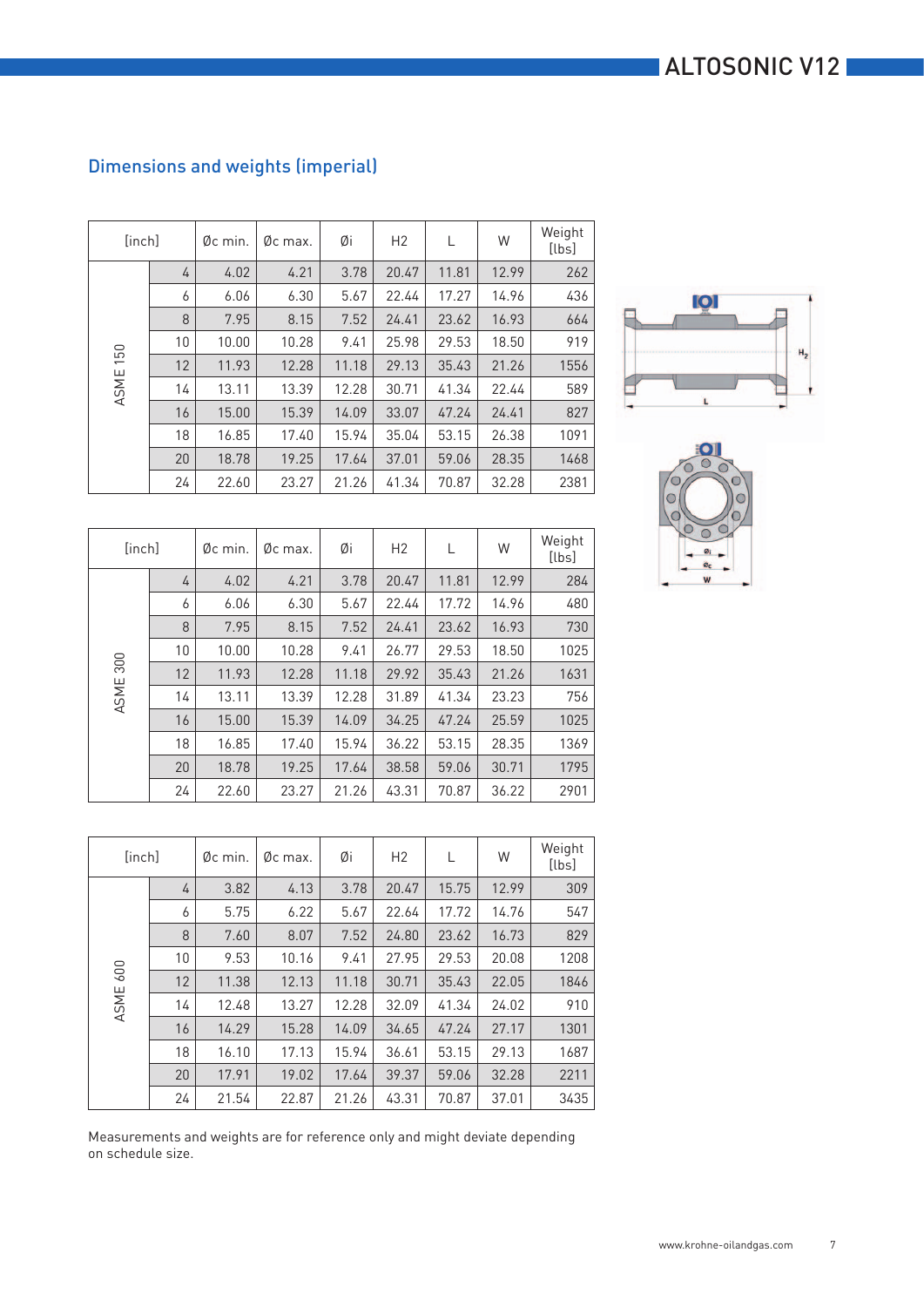## Dimensions and weights (metric)

| [mm]          |     | $\emptyset$ c min. | $\emptyset$ c max. | Øi  | H <sub>2</sub> |      | W    | Weight<br>[kg] |
|---------------|-----|--------------------|--------------------|-----|----------------|------|------|----------------|
|               | 100 | 97                 | 103                | 96  | 520            | 400  | 330  | 152            |
|               | 150 | 146                | 155                | 144 | 590            | 450  | 390  | 273            |
|               | 200 | 193                | 203                | 191 | 660            | 600  | 470  | 431            |
| ASME 900 [mm] | 250 | 242                | 255                | 239 | 730            | 750  | 550  | 605            |
|               | 300 | 289                | 304                | 284 | 810            | 1200 | 610  | 941            |
|               | 350 | 317                | 334                | 312 | 840            | 1050 | 650  | 519            |
|               | 400 | 363                | 381                | 358 | 890            | 1200 | 710  | 671            |
|               | 450 | 409                | 429                | 405 | 960            | 1350 | 790  | 926            |
|               | 500 | 455                | 478                | 448 | 1020           | 1500 | 860  | 1190           |
|               | 600 | 547                | 575                | 540 | 1160           | 1800 | 1050 | 2128           |





| [mm]      |     | $\emptyset$ c min. | $\emptyset$ c max. | Øi  | H <sub>2</sub> |      | W    | Weight<br>[kg] |
|-----------|-----|--------------------|--------------------|-----|----------------|------|------|----------------|
|           | 100 | 96                 | 101                | 96  | 530            | 400  | 340  | 181            |
|           | 150 | 138                | 144                | 138 | 600            | 600  | 400  | 325            |
|           | 200 | 180                | 191                | 180 | 660            | 800  | 480  | 485            |
|           | 250 | 227                | 244                | 227 | 760            | 1000 | 580  | 795            |
| ASME 1500 | 300 | 269                | 294                | 269 | 860            | 1200 | 660  | 1240           |
|           | 350 | 295                | 325                | 295 | 940            | 1400 | 750  | 1585           |
|           | 400 | 339                | 375                | 339 | 1000           | 1600 | 820  | 2050           |
|           | 450 | 381                | 425                | 381 | 1070           | 1800 | 910  | tba            |
|           | 500 | 425                | 475                | 425 | 1130           | 2000 | 980  | tba            |
|           | 600 | 509                | 575                | 509 | 1270           | 2400 | 1160 | tba            |

| [mm] |     | $\emptyset$ c min. | $\emptyset$ c max. | Øi  | Η2  |      | W   | Weight<br>[kg] |
|------|-----|--------------------|--------------------|-----|-----|------|-----|----------------|
|      | 150 | 130                | 144                | 130 | 681 | 750  | 490 | 552            |
| 2500 | 200 | 170                | 191                | 170 | 729 | 1000 | 550 | 825            |
| ASME | 250 | 213                | 244                | 213 | 844 | 1250 | 670 | 1505           |
|      | 300 | 253                | 294                | 253 | 947 | 1500 | 750 | 2250           |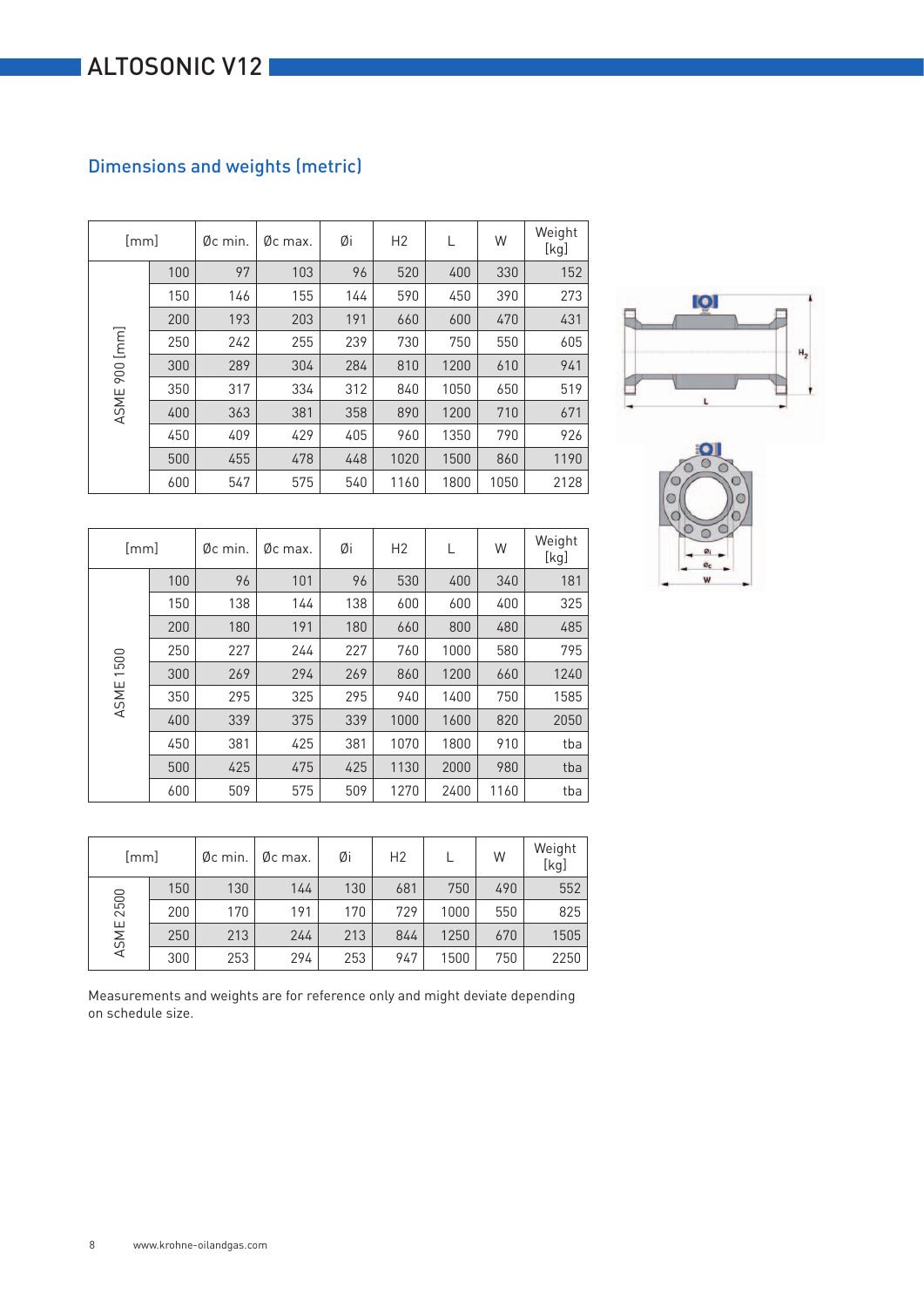| [inch]     |    | $\emptyset$ c min. | $\emptyset$ c max. | Øi    | H <sub>2</sub> | L     | W     | Weight<br>$[l$ bs] |
|------------|----|--------------------|--------------------|-------|----------------|-------|-------|--------------------|
|            | 4  | 3.82               | 4.06               | 3.78  | 20.47          | 15.75 | 12.99 | 335                |
|            | 6  | 5.75               | 6.10               | 5.67  | 23.23          | 17.72 | 15.35 | 602                |
|            | 8  | 7.60               | 7.99               | 7.52  | 25.98          | 23.62 | 18.50 | 950                |
| 900 [inch] | 10 | 9.53               | 10.04              | 9.41  | 28.74          | 29.53 | 21.65 | 1334               |
|            | 12 | 11.38              | 11.97              | 11.18 | 31.89          | 47.24 | 24.02 | 2075               |
|            | 14 | 12.48              | 13.15              | 12.28 | 33.07          | 41.34 | 25.59 | 1144               |
| ASME       | 16 | 14.29              | 15.00              | 14.09 | 35.04          | 47.24 | 27.95 | 1479               |
|            | 18 | 16.10              | 16.89              | 15.94 | 37.80          | 53.15 | 31.10 | 2041               |
|            | 20 | 17.91              | 18.82              | 17.64 | 40.16          | 59.06 | 33.86 | 2623               |
|            | 24 | 21.54              | 22.64              | 21.26 | 45.67          | 70.87 | 41.34 | 4691               |

## Dimensions and weights (imperial)





| [inch]    |    | $\emptyset$ c min. | $\emptyset$ c max. | Øi    | H <sub>2</sub> | L     | W     | Weight<br>[lbs] |
|-----------|----|--------------------|--------------------|-------|----------------|-------|-------|-----------------|
|           | 4  | 3.77               | 3.98               | 3.77  | 20.87          | 15.75 | 13.39 | 399             |
|           | 6  | 5.41               | 5.67               | 5.41  | 23.62          | 23.62 | 15.75 | 717             |
|           | 8  | 7.07               | 7.50               | 7.07  | 25.97          | 31.50 | 18.90 | 1069            |
|           | 10 | 8.92               | 9.60               | 8.92  | 29.92          | 39.37 | 22.83 | 1753            |
|           | 12 | 10.58              | 11.56              | 10.58 | 33.86          | 47.24 | 25.98 | 2734            |
| ASME 1500 | 14 | 11.63              | 12.80              | 11.63 | 37.01          | 55.12 | 29.53 | 3495            |
|           | 16 | 13.35              | 14.76              | 13.35 | 39.37          | 62.99 | 32.28 | 4520            |
|           | 18 | 15.01              | 16.73              | 15.01 | 42.13          | 70.87 | 35.83 | tba             |
|           | 20 | 16.73              | 18.70              | 16.73 | 44.49          | 78.74 | 38.58 | tba             |
|           | 24 | 20.06              | 22.64              | 20.06 | 50.00          | 94.49 | 45.67 | tba             |

| [inch] |    | $\emptyset$ c min. | $\emptyset$ c max. | Øi   | H <sub>2</sub> |       | W     | Weight<br>$[l$ bs] |
|--------|----|--------------------|--------------------|------|----------------|-------|-------|--------------------|
|        | b  | 5.11               | 5.67               | 5.11 | 26.80          | 29.53 | 19.29 | 1217               |
| 2500   | 8  | 6.71               | 7.50               | 6.71 | 28.68          | 39.37 | 21.65 | 1819               |
| ASME   | 10 | 8.37               | 9.60               | 8.37 | 33.21          | 49.21 | 26.38 | 3318               |
|        | 12 | 9.97               | 11.56              | 9.97 | 37.27          | 59.06 | 29.53 | 4961               |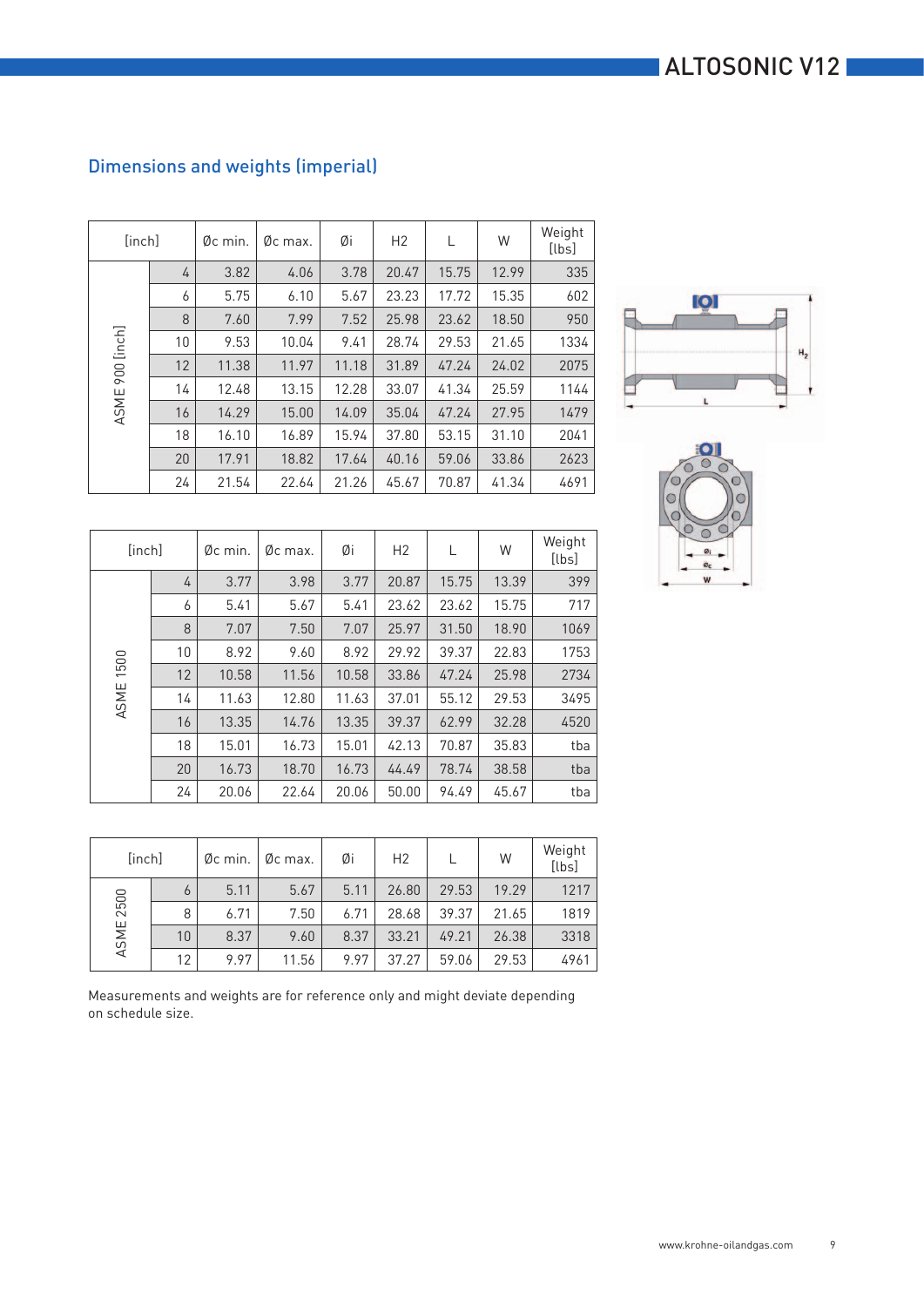## **ALTOSONIC V12**

### Flow Table

| Size [mm] | Size [inch] | Qmin  | Qmax    |  |
|-----------|-------------|-------|---------|--|
|           |             |       | [m3/h]  |  |
| 100       | 4           | 25    | 1,000   |  |
| 150       | 6           | 45    | 2,300   |  |
| 200       | 8           | 75    | 4,100   |  |
| 250       | 10          | 110   | 6,200   |  |
| 300       | 12          | 140   | 8,200   |  |
| 350       | 14          | 170   | 9,700   |  |
| 400       | 16          | 210   | 11,700  |  |
| 450       | 18          | 240   | 13,900  |  |
| 500       | 20          | 260   | 15,700  |  |
| 600       | 24          | 285   | 21,400  |  |
| 700       | 28          | 450   | 30,000  |  |
| 750       | 30          | 650   | 44,000  |  |
| 800       | 32          | 800   | 55,000  |  |
| 900       | 36          | 880   | 58,000  |  |
| 950       | 38          | 1,200 | 75,000  |  |
| 1000      | 40          | 1,600 | 94,000  |  |
| 1050      | 42          | 2,100 | 117,000 |  |
| 1200      | 48          | 1,200 | 75,000  |  |
| 1400      | 56          | 1,600 | 94,000  |  |
| 1600      | 64          | 2,100 | 117,000 |  |

 $Qt = 0.1*Qmax$ 

For piping > Sch 80 values may vary slightly. Calculations shall be used as an indication. Please ask KROHNE Engineering for detailed sizing.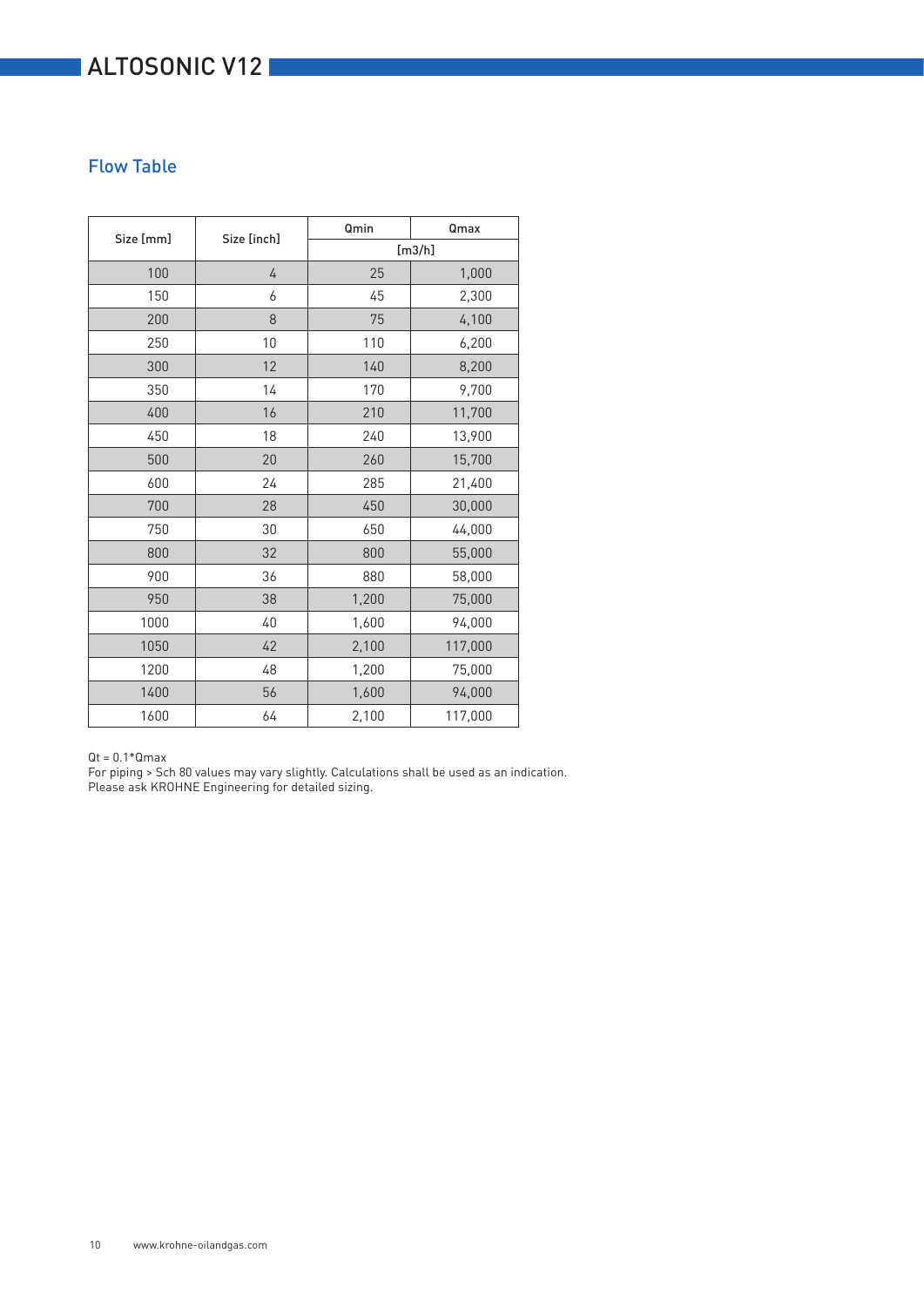## ALTOSONIC V12